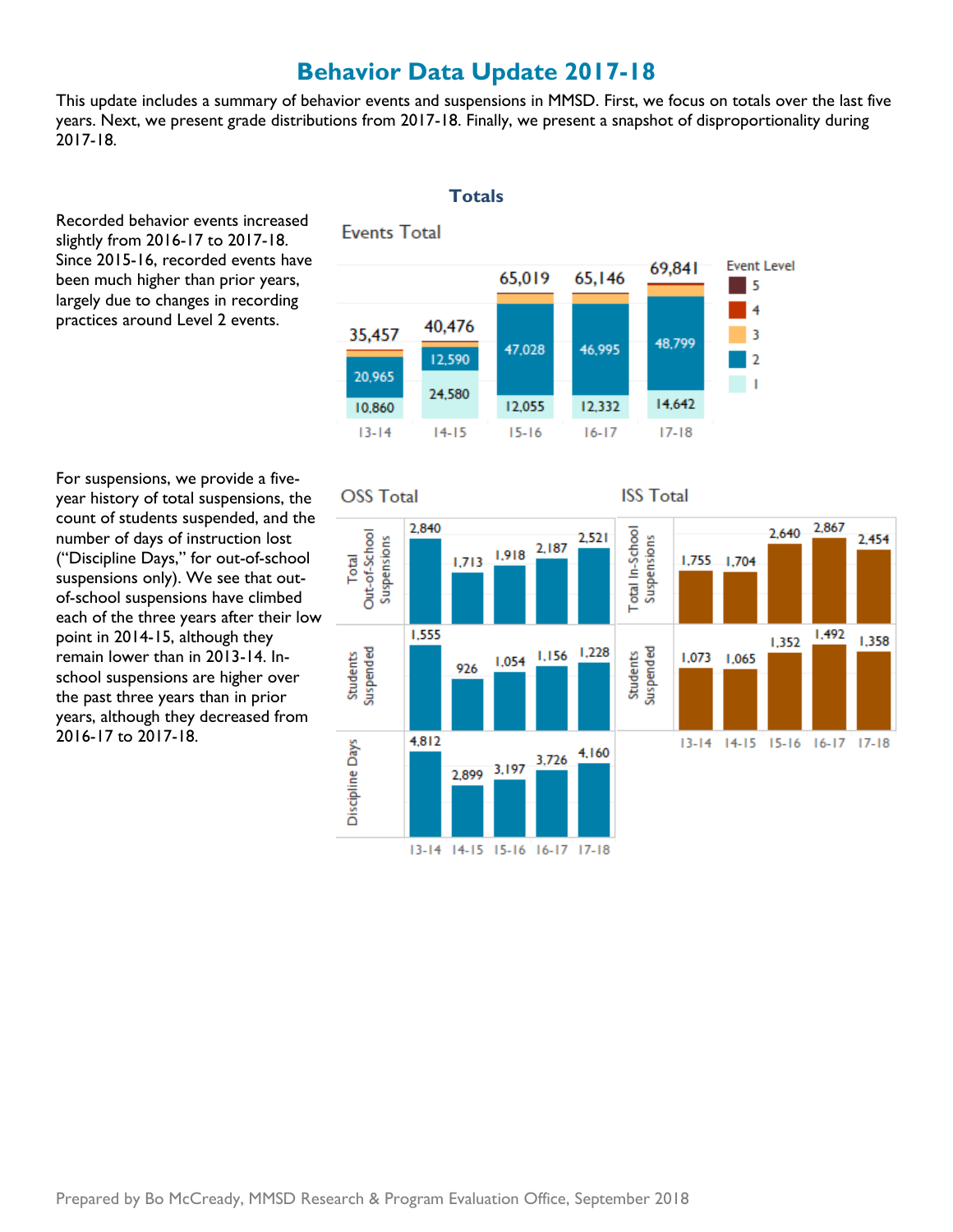## **By Grade**

The graphics below show the grade distribution of events and suspensions in 2017-18.









 Recorded behavior events were highest in grades 2 and 8. Out-of-school suspensions peaked in grades 9-10 and in-school suspensions peaked in grades 6-7.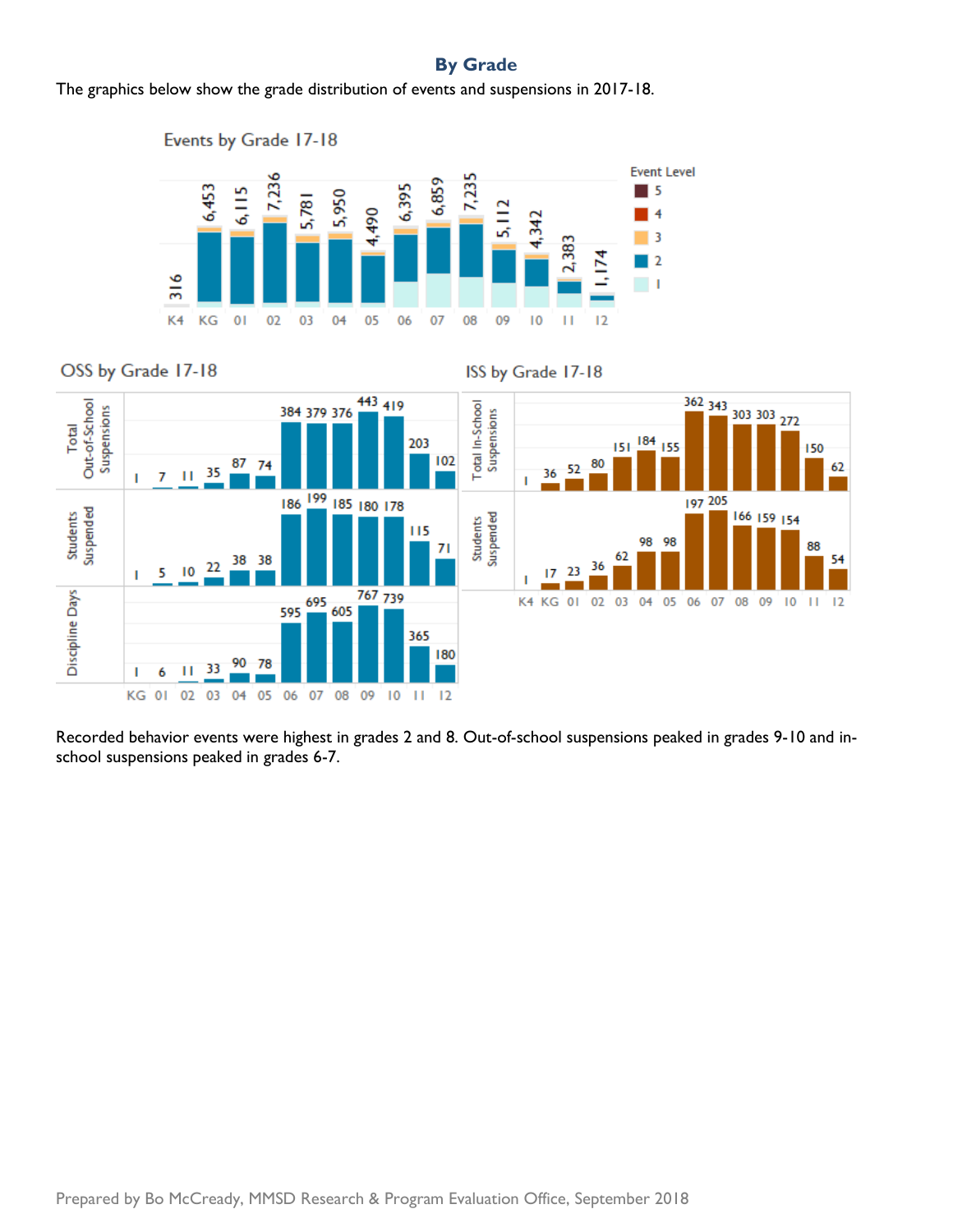#### **Disproportionality Snapshot 2017-18**

 The graphic below presents disproportionality by racial/ethnic group across four types of recorded behavior interactions: out-of-school suspensions, in-school suspensions, behavior events, and behavior support calls. The graphic is organized by race/ethnicity. The first column shows first the percent of students identifying with the racial/ethnic group indicated, and then the percent of each of these types of behavior interactions associated with students identifying with that racial/ethnic group. The second column shows the percent of students identifying with that racial/ethnic group who had at least one of the indicated behavior interaction type. The third column shows their risk ratio relative to white students, which represents the relative likelihood of having at least one of the indicated type of behavior interaction recorded during the year.

 For example, Asian students made up 9% of the district, received 1% of out-of-school suspensions, fewer than 0.5% of Asian students received an out-of-school suspension (rounded to zero). Asian students were 0.3 times as likely to receive an out-of-school suspension during the year relative to white students.

| Asian                          | % of Students | 9%  |     |               |                   |                                             |     |
|--------------------------------|---------------|-----|-----|---------------|-------------------|---------------------------------------------|-----|
|                                | % of OSS      | 1%  |     | % with OSS    | 0%                | 0.3<br>OSS Risk Ratio                       |     |
|                                | % of ISS      | 2%  |     | % with ISS    | 1%                | $\blacksquare$ 0.5<br><b>ISS Risk Ratio</b> |     |
|                                | % of Events   | 2%  |     | % with Events | $\frac{9\%}{2}$   | Events Risk Ratio   0.6                     |     |
|                                | % of Calls    | 1%  |     | % with Calls  | $\blacksquare$ 4% | $\blacksquare$ 0.5<br>Calls Risk Ratio      |     |
| Black or African % of Students |               | 20% |     |               |                   |                                             |     |
| American                       | % of OSS      |     | 62% | % with OSS    | 13%               | OSS Risk Ratio                              | 6.6 |
|                                | % of ISS      |     | 53% | % with ISS    | 13%               | <b>ISS Risk Ratio</b>                       | 5.4 |
|                                | % of Events   |     | 54% | % with Events | 50%               | <b>Events Risk Ratio</b>                    | 2.7 |
|                                | % of Calls    |     | 54% | % with Calls  | 35%               | Calls Risk Ratio                            | 3.2 |
| Hispanic/Latino % of Students  |               | 21% |     |               |                   |                                             |     |
|                                | % of OSS      | 12% |     | % with OSS    | 3%                | <b>OSS Risk Ratio</b>                       | 1.5 |
|                                | % of ISS      | 16% |     | % with ISS    | 4%                | <b>ISS Risk Ratio</b>                       | 1.5 |
|                                | % of Events   | 14% |     | % with Events | 23%               | 1.2<br>Events Risk Ratio                    |     |
|                                | % of Calls    | 12% |     | % with Calls  | 13%               | 1.2<br>Calls Risk Ratio                     |     |
| Multiracial                    | % of Students | 9%  |     |               |                   |                                             |     |
|                                | % of OSS      | 13% |     | % with OSS    | 6%                | OSS Risk Ratio                              | 3.5 |
|                                | % of ISS      | 14% |     | % with ISS    | 7%                | <b>ISS Risk Ratio</b>                       | 3.1 |
|                                | % of Events   | 14% |     | % with Events | 32%               | Events Risk Ratio                           | 1.9 |
|                                | % of Calls    | 17% |     | % with Calls  | 21%               | Calls Risk Ratio                            | 2.2 |
| White                          | % of Students | 40% |     |               |                   |                                             |     |
|                                | % of OSS      | 12% |     | % with OSS    | 2%                | 1.0<br><b>OSS Risk Ratio</b>                |     |
|                                | % of ISS      | 15% |     | % with ISS    | 2%                | 1.0<br><b>ISS Risk Ratio</b>                |     |
|                                | % of Events   | 16% |     | % with Events | 15%               | 11.0<br>Events Risk Ratio                   |     |
|                                | % of Calls    | 15% |     | % with Calls  | 9%                | 1.0<br>Calls Risk Ratio                     |     |

*Note: We monitor risk ratios and disproportionality for American Indian and Pacific Islander students internally. They do not appear in the graphic above to protect student privacy due to small student counts.* 

 African-American Students are 6.6 times more likely to receive an out-of-school suspension than their white peers and 5.4 times more likely to receive an in-school suspension. Although these risk ratios remain high, they improved from 2016-17, when they were 8.3 for out-of-school suspensions and 6.3 for in-school suspensions. Risk ratios for multiracial students also improved from year to year (from 3.8 to 3.5 in out-of-school suspensions and from 3.8 to 3.1 in in-school suspensions from 2016-17 to 2017-18).